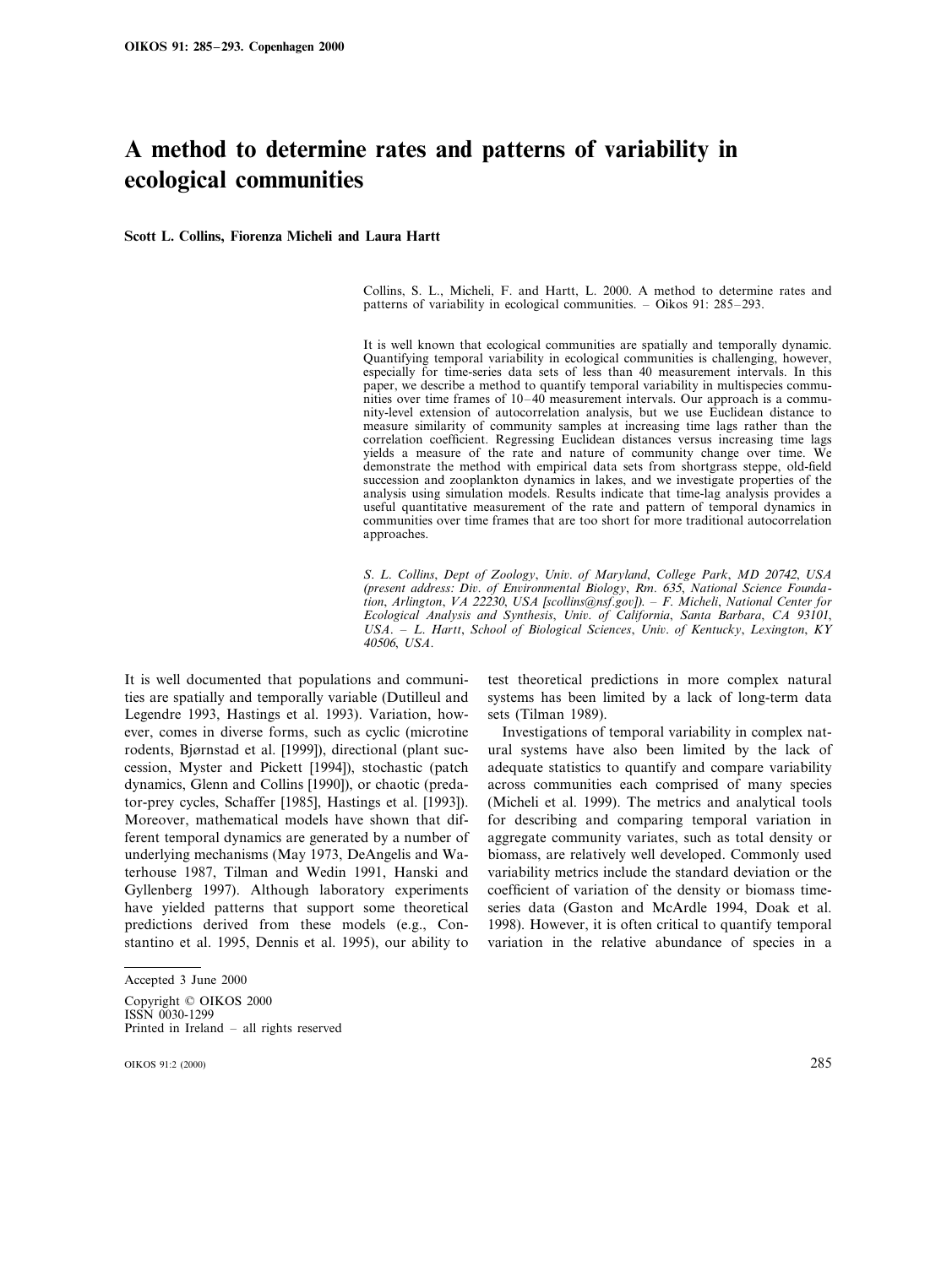community. For example, anthropogenic perturbations, such as acidification of lake waters, can cause no change in the total biomass of the plankton, but can cause dramatic changes in the relative abundance of different species (Frost et al. 1995). Community composition, and possibly ecological processes, may be altered profoundly without detectable changes in aggregate community variates (Frost et al. 1995, Micheli et al. 1999).

In this paper, we present a novel analytical method that can be used to measure the degree of cyclical, stochastic, and/or directional patterns in relatively short time-series data sets. The analytical approach is related to temporal autocorrelation. Our method measures similarity in community composition at increasing time lags to determine the degree of temporal variability and the potential for clear patterns of change over time. In this paper, we describe our analytical approach and demonstrate the utility of the method using simulation models and empirical data from vegetation in shortgrass prairie, an old-field successional sere, and zooplankton community dynamics in an experimental lake.

## **Methods**

#### **Analytical approach**

The analytical approach is a straightforward analysis of differences in species composition between samples at increasing time lags (Fig. 1). The first step in the analysis is calculation of a triangular dissimilarity matrix from the species-by-time rectangular data matrix (i.e., species being the variables and samples in time being the observations). For community data we recommend using Euclidean distance because of the clear geometric properties of this metric, although other metrics may be appropriate, as well. Euclidean distance is calculated as:



Fig. 1. Relationship between Euclidean distance resemblance matrix and time-lag regression analysis. Cells in the ED matrix represent distances between samples over time. Each diagonal of the matrix is an increase in the time step used for comparison among all samples.

$$
ED = \left(\sum_{i=1}^{S} (x_{ij} - x_{ik})^2\right)^{1/2}
$$

where  $x_{ij}$  is the abundance of the *i*th species in the *j*th sample, and  $x_{ik}$  is the abundance of the *i*th species in the *k*th sample, and *S* is the total number of species. As used here, samples correspond to measurements of community composition over time. Because differences are squared, ED emphasizes change in abundant species from one sample to the next (Ludwig and Reynolds 1988). Other measures of similarity (quantitative, rank order, or presence/absence) could be used for time-lag analyses depending on the research questions being asked and the abundance measurements of the constituent species.

Next, the Euclidean distance values are plotted against time lag for all lags below the diagonal in the triangular resemblance matrix. For example, a data set of 10 species sampled over 6 time intervals would have five one-year time lags (year 1 vs year 2, year 2 vs year  $3, \ldots$  year 5 vs year 6), four two-year time lags (year 1) vs year 3, year 2 vs year 4, etc.) through one six-year time lag (year 1 vs year 6), for a total of 15 time lags over the entire data set (Fig. 1). Linear and non-linear regressions can then be calculated for Euclidean distance as a function of the square root of the time lag. The square root transformation reduces the probability that the smaller number of points at larger time lags will bias the analysis. It is important to note that we use regression analysis as a means to summarize trends in temporal data sets, not as a statistical method to forecast or model temporal change. Our approach is conceptually similar to that of Venrick (1990) who used Kendall's correlation coefficients  $(\tau)$  between the rank order of abundance in samples separated by increasing time intervals to describe long-term trends and community persistence of phytoplankton in the central North Pacific. Our goal, however, is to demonstrate the ability of time-lag analysis to discriminate among different patterns of community change (stochastic variation, directional change, and cyclical dynamics).

The time-lag analytical approach can produce a number of general theoretical patterns with time-series data (Fig. 2). If the regression line is significant, positive, and linear, then it implies that the assemblage in question is undergoing directional change. If the regression line is not significant or the slope is not significantly different from zero, then it implies fluctuation or stochastic variation over time. If the slope of the line is negative, then it implies species composition is converging on a community-type characteristic of one of the early sample periods. This result might occur when temporal change is non-linear as in cyclical dynamics (van der Maarel 1988, Turchin 1993, Bjørnstad et al. 1999) or community resilience following perturbation (e.g., Loucks 1970). In general, the slope of the regression line indicates the rate and direction of change, and the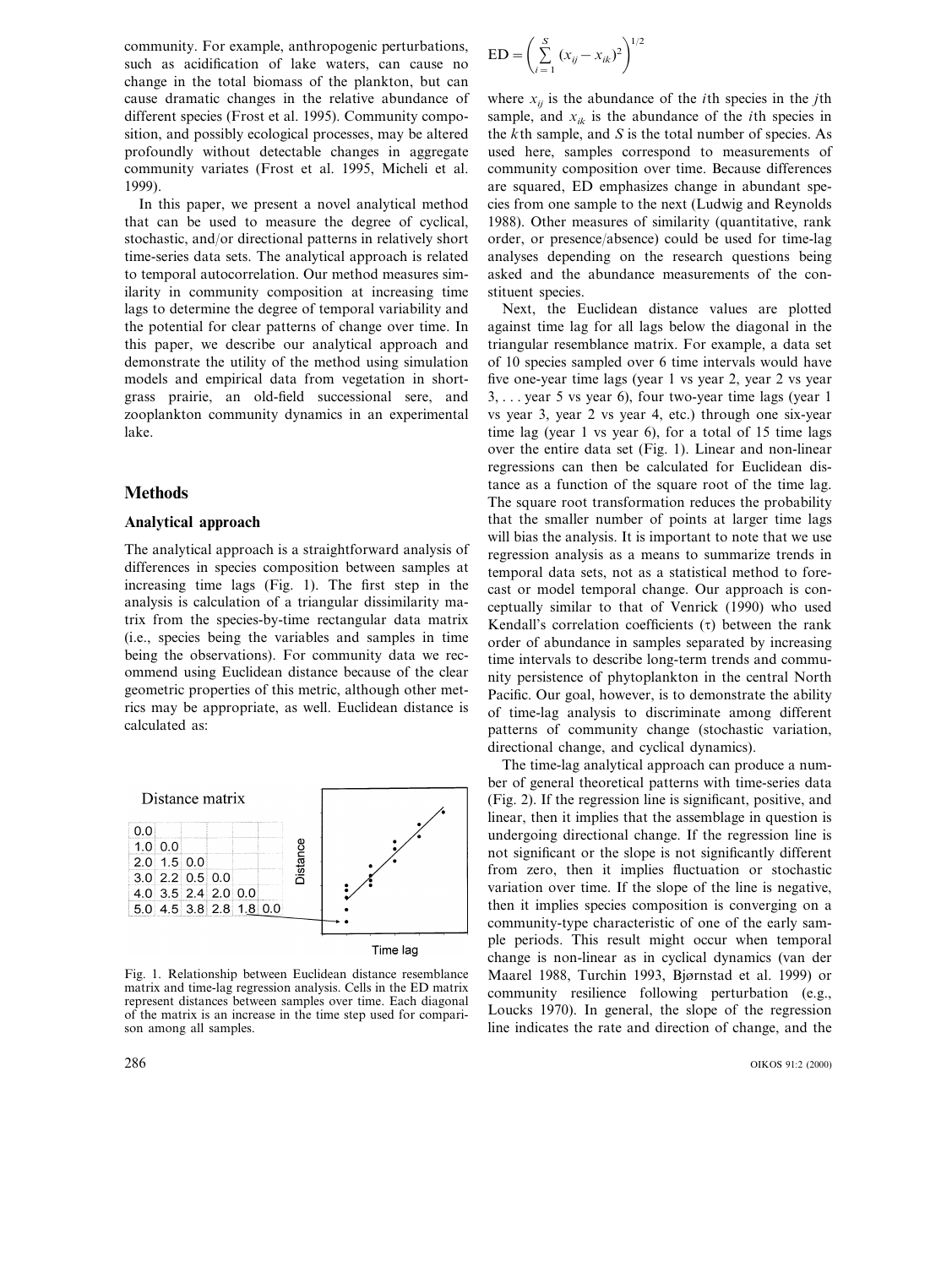

## Time (sqrt)

Fig. 2. Some theoretical possibilities with time-series data. If the distance between samples does not change as time-lags increase, then the community is considered to be stable. If sample distance increases over time, the community is unstable and undergoing directional change. If sample distance decreases over time, then the community is unstable and undergoing convergence.

regression coefficient is a measure of signal versus noise. For example, a significant positive relationship  $(P < 0.01)$  with a small slope and a small  $r<sup>2</sup>$  value suggests that directional change is occurring, but change is slow and stochastic variation between sample intervals is high. A steeper slope and larger  $r^2$  value would indicate a stronger signal of directional change and less noise.

## **Empirical data and simulations**

To evaluate the utility and some properties of this approach, we conducted time-lag analyses on three empirical data sets and constructed simulation models that reflect some of the general properties of community change shown within those data sets. The first data set from shortgrass prairie was used to demonstrate the analytic response of vegetation presumed to exhibit stochastic variation over time. Species cover values were estimated in 25 0.1-m<sup>2</sup> permanent quadrats in an ungrazed shortgrass prairie in Morton County, KS (Glenn and Collins 1992). Vegetation was sampled annually from 1962 until 1980. Annual cover values were determined by averaging species cover in the 25 quadrats. Given the lack of disturbance in this grassland, the time-lag analysis is predicted to show high variation, and little or no slope for the regression.

A second data set on old-field succession from the Hutchinson Memorial Forest (HMF) long-term succession experiment (Small et al. 1971, Myster and Pickett 1988, 1994) was used to test whether a community undergoing directional succession (Myster and Pickett 1988, 1994) shows the expected positive, linear relationship in the time-lag analysis. Field 1 at HMF was left

fallow in the autumn of 1957. Forty-eight permanent 1-m2 quadrats were established in the first year following abandonment. Plant species composition has been sampled annually in this old field from 1958 to 1980, and every other year thereafter. For this analysis, we used the first 20 years of annual data for our time-lag analysis.

The third data set is derived from zooplankton dynamics in Little Rock Lake, Wisconsin (Frost et al. 1995). In 1984 the two basins of this lake were divided by a curtain. After a baseline period, one basin was acidified incrementally to a pH of 4.7 over a six-year period, and the control basin remained at pH 6.1. After the six years, acidification treatments were stopped, and the acidified basin was allowed to recover for five years. Zooplankton abundances (measured as biomass) were sampled over this time period in the treatment and control basins (Frost et al. 1995). For the respective time-lag analyses, the control basin should show stochastic variation (no slope) because it was never disturbed, while the treatment basin should show divergence (positive slope) from the initial community composition during acidification, followed by convergence (negative slope) during the recovery phase.

In addition to the time-series analyses, all three empirical data sets were subjected to a DCA ordination to help visualize general patterns in community change over time. Ordinations were performed independently on the three species-by-time matrices. In all cases, species were deleted if they occurred in less than 10% of samples in each time-series data set, and the remaining rare species were downweighted to minimize distortion in the ordination (Gauch 1982).

We used simulation models to test some of the basic properties of the time-lag analyses. We used a randomwalk approach to simulate community change in multidimensional (multispecies) space. This null approach assumed that autocorrelated movement along any single axis was independent of movement along any of the other axes (Berg 1993). Thus, changes in species abundances may be autocorrelated over time but are independent of one another. Two versions of the random-walk model were constructed, one for stochastic dynamics and the other for directional change. In both versions, the initial community position in Euclidean space was found by selecting values at random from a uniform distribution of starting values along each species axis. In the stochastic version, the position along each axis was randomly chosen at every time step. In the directional version, an attractor was set at a random positive distance away from the initial value along each axis. Movement along each axis at every time step was random but bounded by a percentage of the distance between the position and the attractor at the previous time step. Both versions assumed a maximum time-series length of 20 units, a total of 20 species (axes), and 25 replicate communities. The simulations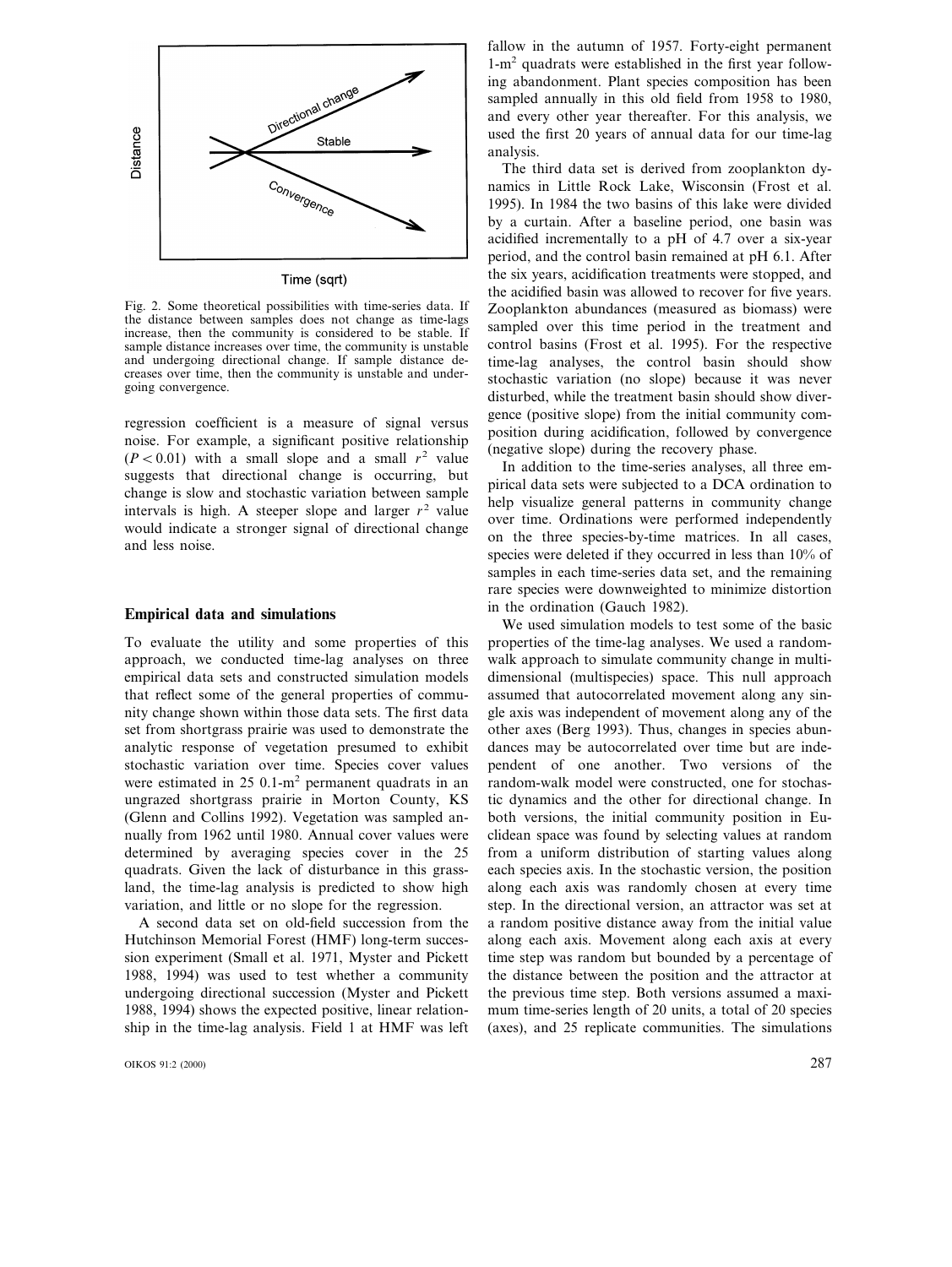were performed using Matlab (Mathworks 1997). As for the empirical data sets, we analyzed the simulation outputs by calculating linear regressions of the square root of the time lag (independent variable) versus Euclidean distance (dependent variable).

## **Results**

## **Shortgrass prairie**

The ordination of the shortgrass prairie plant community suggests that this vegetation changes stochastically over time. Based on the ordination, community composition in 1962 is similar to that in 1980. The time-lag analysis supports this conclusion. The slope of the regression line is not significantly different from zero and the overall regression is not significant, both factors indicating stochastic variation over time (Fig. 3A).

The stochastic model simulations yield comparable results in that the regressions are not significant (*F*statistic ranges from 0.6 to 0.86), with relatively poor fits to the predicted lines  $(r^2 < 0.002)$  and slopes close to zero  $(-0.6 < m < 1.8)$  (Fig. 4A–C). Increasing the bounds for positions at each time step (from 100 to 200 to 500), analogous to increasing the amount of stochastic variation possible at each time step, results in higher Euclidean distance values but does not change the linear relationships appreciably.

## **Hutchinson Memorial Forest succession data**

The ordination of HMF data from field 1 exhibits a clear pattern of directional change in composition over time. This pattern reflects compositional differences as the vegetation changes from annuals early in succession to dominance by a series of perennial herbaceous species, through the invasion of woody vegetation. Tempo-

ral variation from year 1 to 2 and from year 2 to 3 is very high as the community changes dramatically during the early years of succession (Myster and Pickett 1988). After this compositional reorganization occurs, the trajectory settles into a clear linear trend in the ordination. This conspicuous directional change in the ordination is reflected in the strong linear and positive regression of the time-lag analysis (Fig. 5). The low  $r^2$ (0.05) reflects the uniqueness of vegetation in years one and two. When years one and two are removed from the regression, the  $r^2$  increases dramatically to 0.61.

The directional change model simulations, likewise, produced significant regressions with positive slopes and good fits to the predicted lines  $(r^2 > 0.7)$ . In this case, the assumption is that the larger the distance between the starting point and the attractor the longer the successional sequence. The simulations showed that increasing the distance to the attractor resulted in larger slopes (*m* increasing from 55.1 to 105.9 to 200.7 for 10% movement, Fig. 6A, B, D), suggesting that community dissimilarity increased as a function of the distance to the attractor. For any given distance to the attractor, increasing the possible amount of change in abundance at each time step also increased the slope (from 105.9 to 124.5 for attractor distances up to 200, Fig. 6B, C) and the variance, thereby reducing the  $r^2$ from 0.92 to 0.71. Increasing attractor distance also resulted in larger Euclidean distances after the first time lag (Fig. 6A, B, D).

#### **Little Rock Lake**

The ordination of compositional trends for the treatment and control basins of Little Rock Lake clearly showed the effects of the experimental acidification. The treated half exhibits directional change away from the control followed by a recovery phase after the cessation of acid additions (Fig. 7A). Zooplankton





288 OIKOS 91:2 (2000)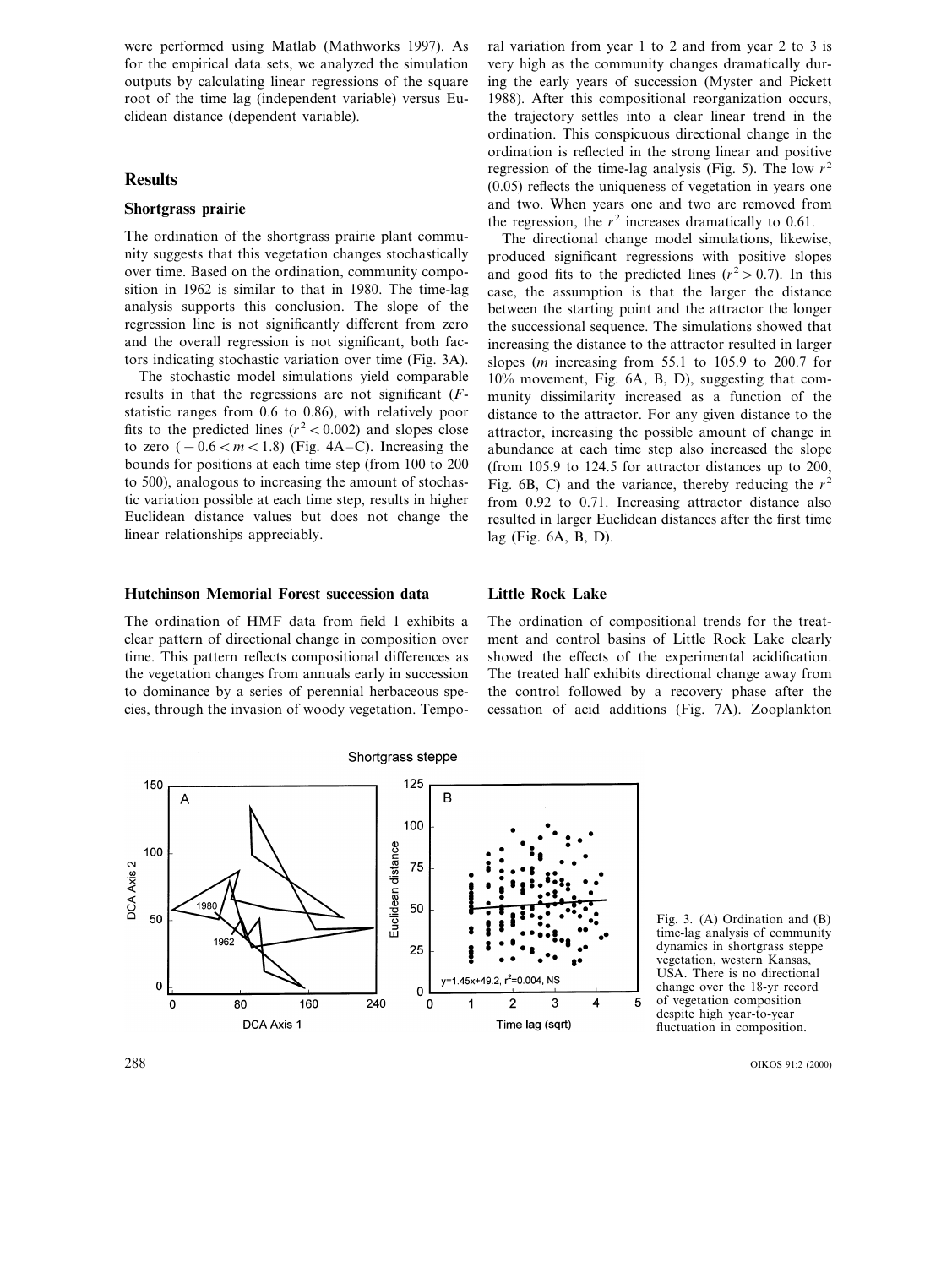

Fig. 4. Time-lag analysis of simulated data showing stochastic community dynamics. Random-walk models were used to generate dynamics of communities with 20 species over 20 time steps. Each point is an average of 25 replicates. Species abundances change independently from one time step to the next. Maximum variability was constrained to (A) 100, (B) 200 and (C) 500 abundance units per species at each time step.

OIKOS 91:2 (2000) 289

communities in the control half of the lake fluctuate stochastically over time (Fig. 7B). The time-lag analysis captures these dynamics as predicted. Time-lag regression analysis of the control half has high variability at all time lags, and no significant slope (Fig. 7C). The treatment basin, on the other hand, exhibited directional change for the early time lags, followed by convergence as this lake basin recovered from acidification. The regression is significant and non-linear as predicted.

## **Discussion**

Analyses of empirical datasets indicate that the time-lag method effectively discriminated between stochastic, directional and cyclical patterns of community variation in complex multispecies assemblages. In addition, simulation models demonstrated that this method was robust over a range of values of the degree and rate of community change. We do not intend to provide a detailed description of the dynamics of each empirical data set because community dynamics in these systems have been described elsewhere (e.g., Myster and Pickett 1988, 1994, Glenn and Collins 1992, Frost et al. 1995). Rather, our purpose was to determine if the time-lag analytical approach could capture the essence of the dynamics in these thoroughly described and somewhat predictable systems. If so, we can then use this analysis with some confidence when analyzing data sets where the patterns of temporal change are less obvious. In addition, the method allows a quantitative comparison among sets of data (comparison of slopes), along with a means to extract general long-term trends in systems with high inter-sample variability.

The time-lag analysis elicited the expected pattern of change in each empirical data set. As predicted, stochastic variability occurred in the undisturbed shortgrass steppe vegetation (Fig. 3). The high degree of interannual variation in this plant community resulted from stochastic immigration and extinction dynamics (Glenn and Collins 1992) and interannual variation in climate. Indeed, other evidence suggests that shortgrass steppe vegetation is highly stable even under heavy grazing by domestic cattle (Milchunas et al. 1990, 1998). More recently, changes in community structure in shortgrass steppe vegetation have been reported in response to increasing minimum annual temperatures (Alward et al. 1999), but such directional changes were not evident in our data set.

Directional change was evident in the old-field succession data set, even though initial interannual variation was quite high. This reflects the unique starting conditions of early successional communities dominated by many short-lived annual species (Pickett 1982) and leads to the caveat that results from time-lag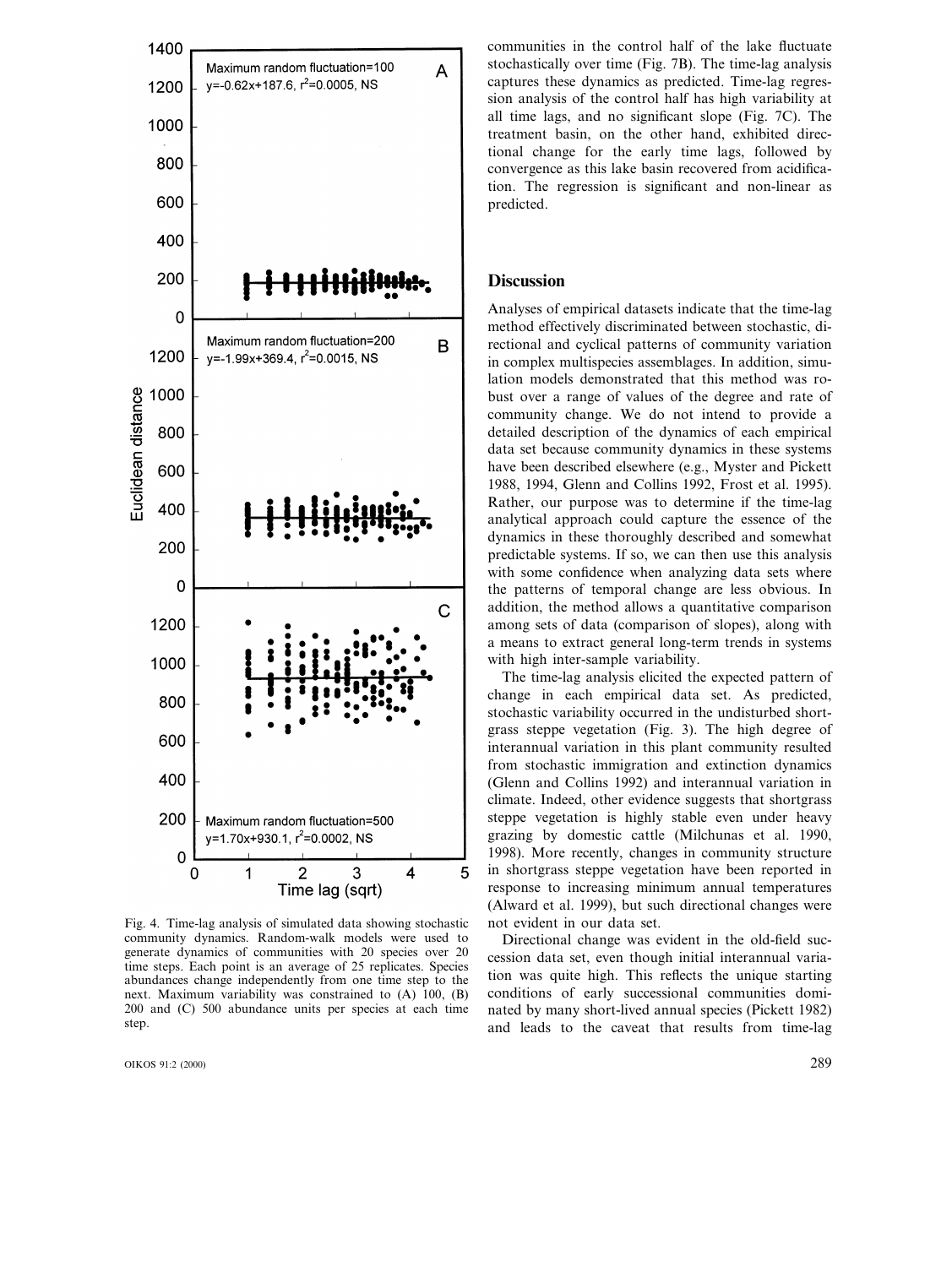analysis, like other time series analyses, are somewhat dependent on initial sample composition. However, by year three, stochastic dynamics on this abandoned field decreased and a clear pattern of linear, directional change in community composition was evident. Overall, results from this successional data set demonstrated that starting conditions can create non-linear patterns and potentially increase temporal heterogeneity in some dynamic systems.

The time-lag analysis of zooplankton composition in the treatment and control lake basins documented the stochastic annual variation in the control half of the lake and the divergence-convergence dynamics in the treatment half. This result clearly illustrated that our analytical approach can also quantify non-linear trends in community dynamics.

With respect to the model simulations, because the random-walk represents a null model where changes in species abundances are independent of one another, it represents a good first approximation of variation in community composition over time. The model output clearly shows that the time-lag analysis method effectively captures community dynamics when those dynamics are believed to be due to stochastic or directional processes. Still, the time-lag approach is designed to detect patterns in time series data, it does not provide a mechanistic understanding of the cause of temporal change in a community.

In all of our empirical cases, the time-lag analysis provided a quantitative assessment of change that matched the general temporal variation patterns previously documented in these communities, and also shown less clearly using DCA ordination. This begs the question, ''Why bother?''. However, time-lag analysis has several advantages that cannot be derived from a perceived understanding of general patterns or using standard statistical techniques. First, the analysis can be applied to data sets in which the general temporal trends are not obvious, and thus it can be used as a

diagnostic tool when the particular type of temporal variation of a community is not known. Second, this method also reduces complex, multivariate changes in a suite of species to a simple univariate metric describing community change. Third, by comparing slopes, the method provides a quantitative measure of the rate of change over time that can be used to compare differences among data sets. Fourth, by comparing  $r^2$  values, the analysis yields a measure of stochasticity along with a measure of rate of change. In combination, these measurements provide strong inference on the nature and pattern of temporal variability in multispecies communities.

Results of time-lag analysis of long-term data on plant and animal communities from tallgrass prairie (Konza Prairie Research Natural Area, KS, USA) illustrate this point. Time-lag analysis was used to quantify temporal dynamics of plant, grasshopper, small mammal, and breeding bird communities in mature tallgrass prairie subjected to 1-yr, 4-yr or 20-yr fire frequencies (Collins 2000). The time-lag analysis rendered several surprising results. First, plant communities subjected to annual spring burning exhibited little interannual variation and strong directional change over a 15-yr time frame. In contrast, unburned sites were highly variable from one year to the next and directional change was weak. The opposite was expected given the fundamental role of fire in maintaining tallgrass ecosystems (Daubenmire 1968). Grasshopper, small mammal, and breeding bird communities all showed high interannual variation and little directional change regardless of burning interval. That is, animal community dynamics were decoupled from plant community dynamics in this tallgrass ecosystem. None of these patterns was evident prior to this time-lag analysis (Collins 2000).

Our analyses were based on relatively straightforward patterns of temporal change in different empirical data sets. More complex cyclical and non-linear patterns of change may occur in some communities, and



Fig. 5. Ordination and time-lag analysis of old field succession in Field one at Hutcheson Memorial Forest, New Jersey, USA. Directional change starts in year three of the 25-yr sequence. The time-lag regression is linear and positive for years 3 through 25. Open squares – year 1 compared to all other years, filled squares – year 2 compared to all other years, filled circles – all comparisons for years 3 to 25.

290 OIKOS 91:2 (2000)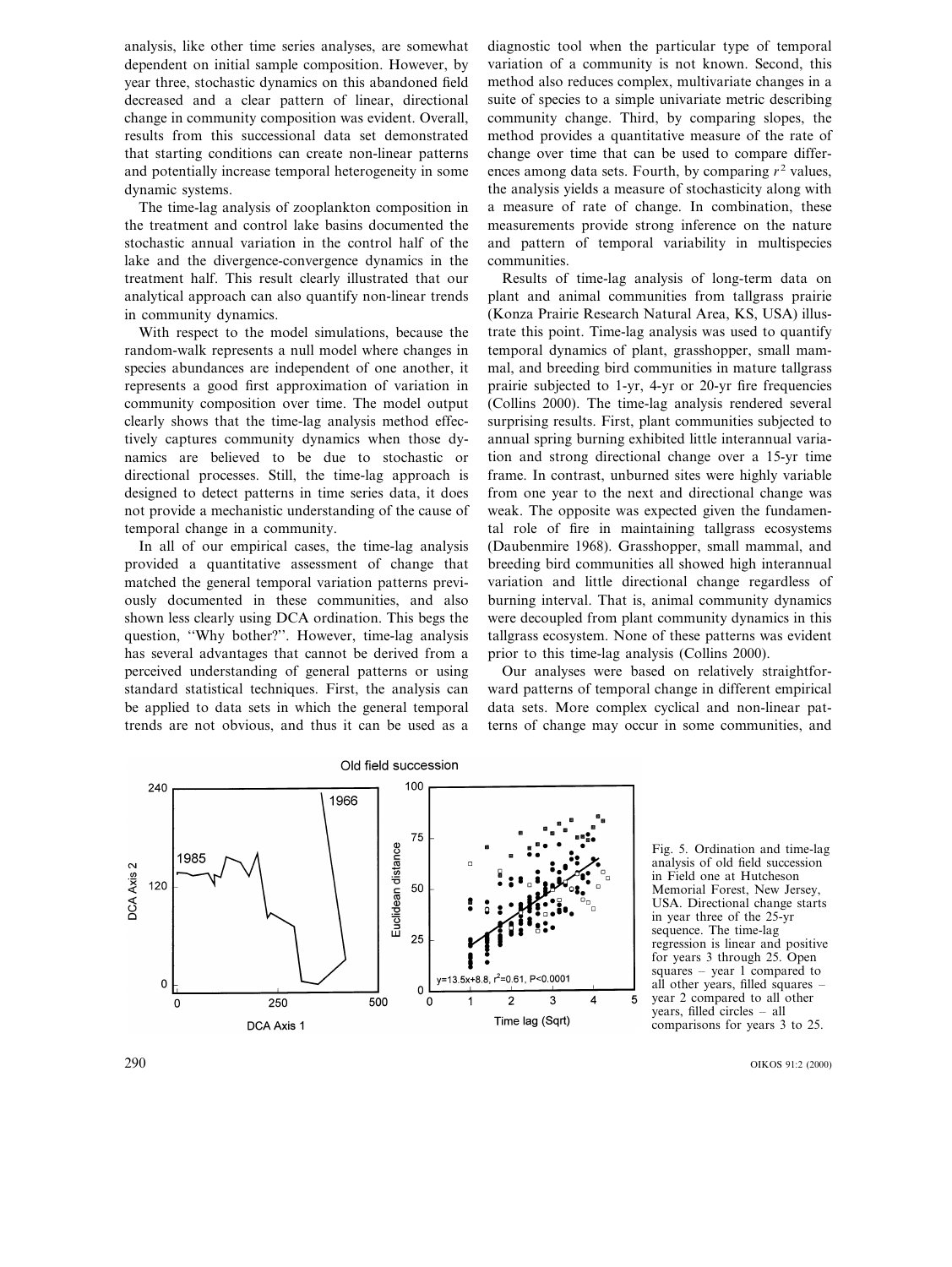Fig. 6. Time-lag analysis of simulated data showing directional change. Random-walk models were used to generate dynamics of communities with 20 species over 20 time steps. Each point is an average of 25 replicates. Species abundances change independently from one time step to the next, but in this case directional change is generated by constraining species to move towards an attractor located at increasing distances from a random starting point.



such complexity deserves further exploration with simulated and empirical data sets. Time-lag analysis is useful for determining the rate and pattern of variation, but it does not provide a mechanistic understanding of what causes change over time in a community. For example, random drift rather than successional dynamics could cause directional change in a community. Random drift may occur in forest communities, for example, if species gained or lost some fraction of abundance at each time step via gap dynamics and these changes at each time step are uncorrelated. In this random walk process, the position at time  $t+1$  is highly correlated with current position (time *t*), but changes are uncorrelated. Over time, this could lead to random drift away from the starting point that would look like directional change. To test whether or not random drift could lead to directional change, we simulated drift with three levels of proportional change (10%, 25% and 50%) and three ranges in species abundance units (0–100, 0–200 and 0–500 abundance units). For moderate levels of proportional change regardless of range in abundance values we found significant linear regressions with positive

OIKOS 91:2 (2000) 291

slopes  $(r^2 > 0.9$  in all cases). Thus, time-lag analysis can provide a useful measure of change over time and serve as a means to derive hypotheses regarding the mechanisms that produce change in communities.

In summary, although patterns of directional, cyclical and stochastic variation may be predictable in some systems prior to quantitative analysis, time-lag analysis provides a statistical evaluation of trends in time-series data that are not long enough to be subjected to more traditional forms of time-series analysis. This is especially true given the high levels of inter-annual variability that are inherent in many time-series data sets. The overall utility of this approach can only be assessed by applying the technique to different data sets collected from different systems, at different spatial scales and over variable lengths of time. In addition, simulation models exploring the trends generated by different mechanisms of community change will help establish a link between patterns of community variability and underlying processes. For example, models could examine the patterns generated when species interactions are added to our model assuming that species are indepen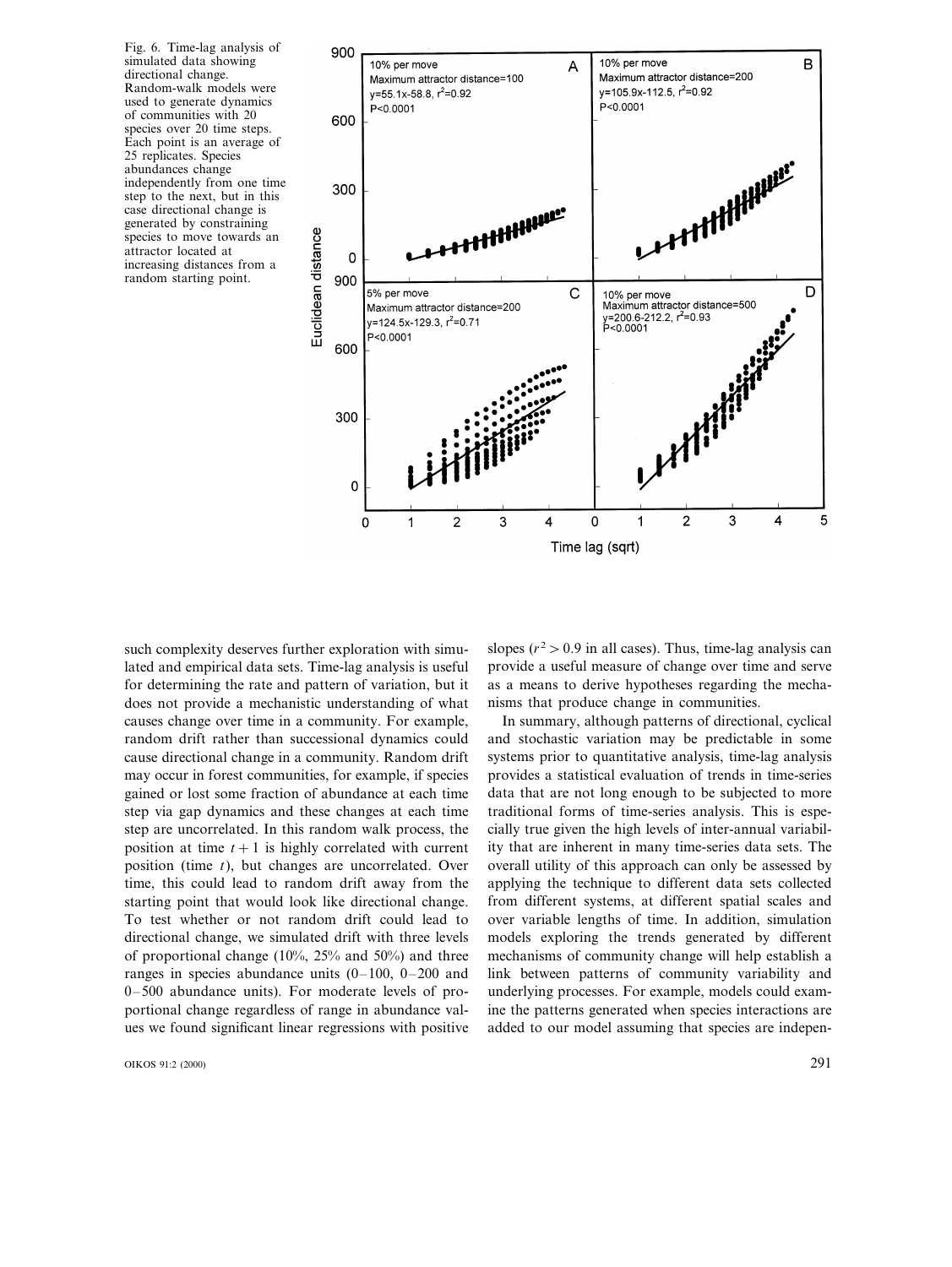Little Rock Lake



Fig. 7. (A) Ordination and time-lag analysis of zooplankton abundances in (B) control and (C) experimentally acidified basins of Little Rock Lake, northern Wisconsin, USA. Acid was added to the treatment basin for the first six years of the 11-yr time sequence. The control half exhibits stochastic fluctuation during the entire time period, whereas the treatment half exhibits directional change during the acidification phase and convergence during the recovery phase.

dent of each other. Also, simulations may be used to compare the effects of different disturbance regimes, by varying the magnitude and frequency of perturbations imposed on the simulated system. Our preliminary analyses suggest, however, that time-lag analysis provides a valuable quantitative measurement of the rate and pattern of temporal dynamics in communities over time frames that are too short for more traditional autocorrelation approaches.

*Acknowledgements* – We are extremely grateful to Peter Kareiva for suggesting this analytical approach for multispecies time-series data sets and for encouraging us to pursue this analysis, and to Bill Murdoch for helpful comments on the analysis. We thank Tom Frost, Tim Kratz and Steward Pickett for allowing us to test our method on their long-term data sets. Bruce Kendall, Don Jackson and Brian Shuter provided many helpful comments on earlier versions of the manuscript. Portions of this research were completed at the National Center for Ecological Analysis and Synthesis, a center funded jointly by the National Science Foundation (DEB-9421535), the University of California – Santa Barbara, the California Resources Agency, and the California Environmental Protection Agency.

## **References**

- Alward, R. D., Detling, J. K. and Milchunas, D. G. 1999. Grassland vegetation changes and nocturnal global warming. – Science 283: 229–231.
- Berg, H. C. 1993. Random walks in biology. Princeton Univ. Press.
- Bjørnstad, O. N., Stenseth, N. C. and Saitoh, T. 1999. Synchrony and scaling in dynamics of voles and mice in northern Japan. – Ecology 80: 622–637.
- Collins, S. L. 2000. Disturbance frequency and community stability in native tallgrass prairie. – Am. Nat. 155: 311– 325.
- Constantino, R. F., Cushing, J. M., Dennis, B. and Desharnais, R. A. 1995. Experimentally-induced transitions in the dynamic behavior of insect populations. – Nature 375: 227–230.
- Daubenmire, R. 1968. Ecology of fire in grasslands. Adv. Ecol. Res. 5: 209–266.
- DeAngelis, D. L. and Waterhouse, J. C. 1987. Equilibrium and nonequilibrium concepts in ecological models. – Ecol. Monogr. 57: 1–21.
- Dennis, B., Desharnais, R. A., Cushing, J. M. and Constantino, R. F. 1995. Nonlinear demographic dynamics: mathematical models, statistical methods, and biological experiments. – Ecol. Monogr. 65: 261–281.
- Doak, D. F., Bigger, D., Harding, E. K. et al. 1998. The statistical inevitability of stability-diversity relationships in community ecology. – Am. Nat. 151: 264–276.
- Dutilleul, P. and Legendre, P. 1993. Spatial heterogeneity against heteroscedasticity: an ecological paradigm versus a statistical concept. – Oikos 66: 152–171.
- Frost, T. M., Carpenter, S. R., Ives, A. R. and Kratz, T. K. 1995. Species compensation and complementarity in ecosystem function. – In: Jones, C. G. and Lawton, J. H. (eds), Linking species and ecosystems. Chapman and Hall, pp. 224–239.
- Gaston, K. J. and McArdle, B. H. 1994. The temporal variability of animal abundances: measures, methods, and patterns. – Philos. Trans. R. Soc. Lond. B 345: 335–358.
- Gauch, H. G., Jr. 1982. Multivariate analysis in community ecology. – Cambridge Univ. Press.
- Glenn, S. M. and Collins, S. L. 1990. Patch structure in tallgrass prairies: dynamics of satellite species. – Oikos 57: 329–336.
- Glenn, S. M. and Collins, S. L. 1992. Effects of spatial scale and disturbance on rates of immigration and extinction of species in prairies. – Oikos 63: 273–280.
- Hanski, I. and Gyllenberg, M. 1997. Uniting two general patterns in the distribution of species. – Science 275: 397–400.
- Hastings, A., Hom, C. L., Ellner, S. et al. 1993. Chaos in ecology: is mother nature a strange attractor? – Annu. Rev. Ecol. Syst. 24: 1–33.
- Loucks, O. L. 1970. Evolution of diversity, efficiency and community stability. – Am. Zool. 10:  $17-25$ .
- Ludwig, J. A. and Reynolds, J. F. 1988. Statistical ecology. John Wiley and Sons.
- Maarel, E. van der 1988. Vegetation dynamics: patterns in space and time. – Vegetatio 77: 7–19.
- Mathworks 1997. Matlab 5.1. The Mathworks, Inc., Natick, MA.
- May, R. M. 1973. Stability and complexity in model ecosystems. – Princeton Univ. Press.